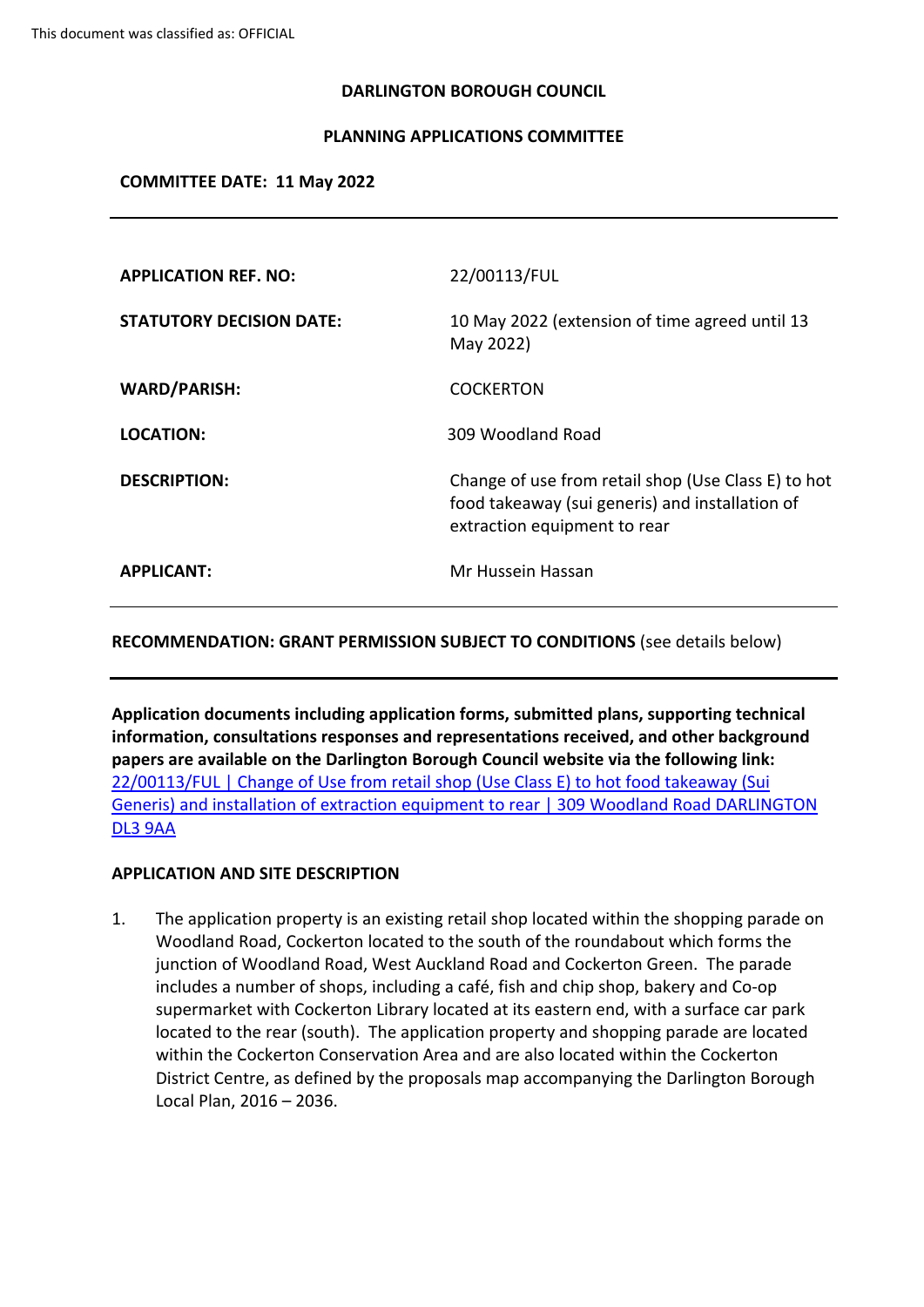2. Planning permission is sought for the change of use of the property from a retail shop (Use Class E) to a hot food takeaway (Sui Generis). There are no proposed changes to the frontage of the property, although it is proposed to install a flue in the rear elevation serving an extraction system for the premises. A portable access ramp would be available to facilitate disabled access to the property. It is proposed that the takeaway will be open between the hours of 11am and 11pm, 7 days a week, including Bank Holidays.

## **MAIN PLANNING ISSUES**

- 3. The main issues for consideration are:
	- (a) Principle of development
	- (b) Impact on visual amenity including the Cockerton Conservation Area
	- (c) Impact on residential amenity
	- (d) Highway safety and disabled access
	- (e) Other matters

## **PLANNING POLICIES**

- 4. Relevant policies of the Darlington Borough Local Plan 2016 2036:
	- SD1 Presumption in Favour of Sustainable Development
	- DC1 Sustainable Design Principles and Climate Change
	- DC4 Safeguarding Amenity
	- TC4 District and Local Centres
	- ENV1 Protecting, Enhancing and Promoting Darlington's Historic Environment
	- IN4 Parking Provision including Electric Vehicle Charging

## **RESULTS OF TECHNICAL CONSULTATION**

5. The Council's Environmental Health Officer raises no objection subject to conditions.

## **RESULTS OF PUBLICITY AND NOTIFICATION**

- 6. A total of 3 letters of objection have been received which raise the following points:
	- Potential for takeaway to attract anti-social behaviour
	- Need shops to be open during the day to attract people to the village
	- Oversaturation of food outlets and takeaways in the village
	- Noise and disturbance
	- Impact on appearance of the surrounding area
	- Smell/refuse
	- Diverse range of shops needed in the precinct

## **PLANNING ISSUES/ANALYSIS**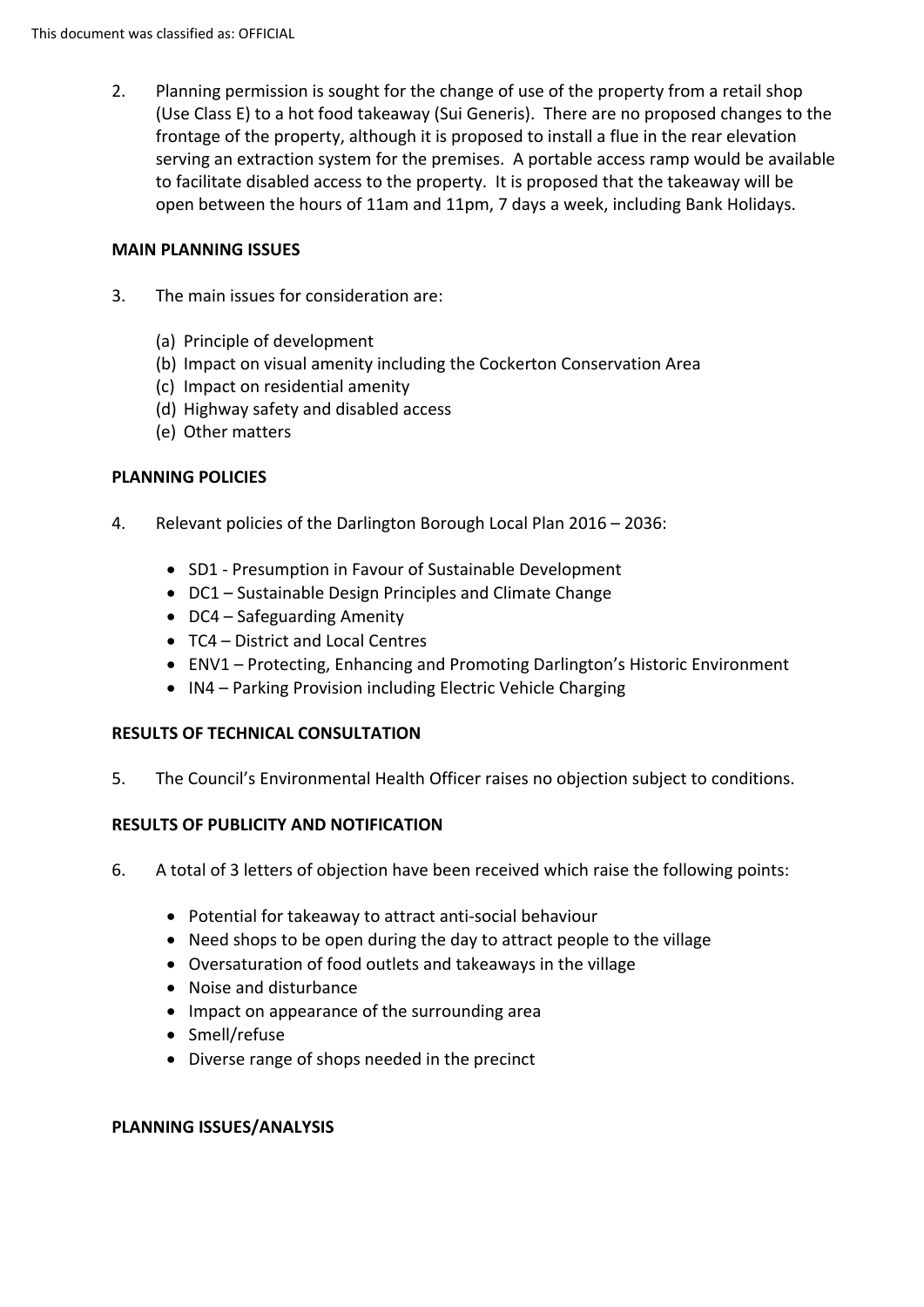# **(a) Principle of development**

- 7. The application property is located within the Cockerton District Centre. District and Local Centres serve an important function in terms of meeting local needs, providing food shopping and a range of other local shops, services and leisure uses in accessible locations which help reduce the need to travel.
- 8. Local Plan Policy TC4 (District and Local Centres) identifies a range of uses considered to be acceptable within the defined District and Local Centres which include shops, financial services, restaurants and cafes, drinking establishments, hot food takeaways, and a range of community and leisure facilities, providing they are physically integrated with the rest of the centre; and where they ensure the vitality and viability of the centre is maintained.
- 9. The proposed hot food takeaway use would be compliant with Policy TC4. The application property is located centrally within the parade of shops and as such is considered to be physically integrated with the rest of the District Centre. While reference is made within the objections to the application to the number of hot food takeaways and other food outlets within the Cockerton area, the District Centre extends beyond the confines of the shopping parade and includes other shops and facilities on Woodland Road, Cockerton Green and West Auckland Road. Within the wider District Centre there is a range of facilities on offer which include retail shops, food shops including two Co-op supermarkets, a pharmacy, hairdressers and other similar retail and community facilities. As such, the provision of a further hot food takeaway is not considered to undermine the vitality and viability of the wider centre. The principle of development is therefore considered to be acceptable, subject to consideration of the following issues.

## **(b) Impact on visual amenity including the Cockerton Conservation Area**

- 10. The parade of shops within which the application property is situated is located at the eastern end of the Cockerton Conservation Area, and presents a modern frontage to this part of the Conservation Area. No changes are proposed to the frontage of the property; however, it is proposed to install a flue in the rear elevation to serve the extraction system for the property. A brief Heritage Statement has been submitted with the application which considers the impact of the proposed flue on the Cockerton Conservation Area as required by paragraph 194 of the National Planning Policy Framework, 2021 (NPPF).
- 11. The proposed flue will protrude through a single storey flat roof off-shoot to the rear of the property to a height of approximately 3.5 metres, and will extend approximately 1 metre above the main two storey element of the building. The main views of the flue will be from the surface car park to the rear of the parade of shops and will be seen in the context of other plant to the rear of the adjacent Cockerton Fisheries property and servicing areas to the rear of the parade of shops. Limited views of the flue will be obtained from Woodland Road given the limited projection above the property and its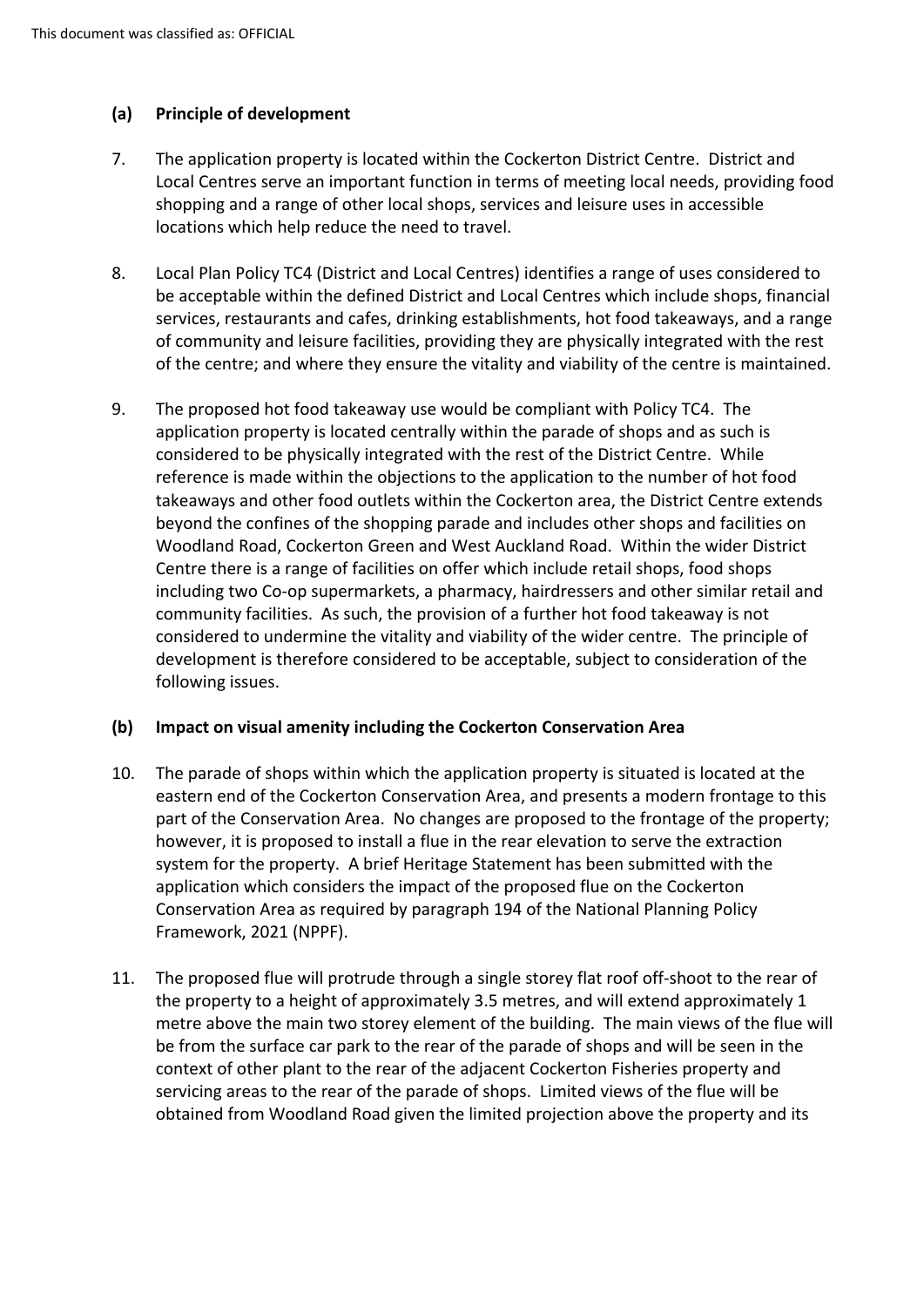position to the rear of the property. As such, the proposed flue is considered to have a neutral impact on the character of the Cockerton Conservation Area and upon the character and appearance of the wider area, and the proposal accords with Local Plan Policies ENV1 and DC1 in this regard.

## **(c) Impact on residential amenity**

- 12. The application property is located in an established parade of shops within the Cockerton District Centre. The nearest residential properties are located approximately 45 metres to the east at Squires Court. There are no flats above any of the shops within the parade. It is proposed that the takeaway will be open between the hours of 11am – 11pm daily. In this location, within an established commercial area within the centre of Cockerton, and with other premises open later into the evening such as the adjacent Travellers Rest public House and Cockerton Band and Musical Institute it is not considered that the opening of the takeaway until 11pm each day would result in an unacceptable impact on the amenities of residents at Squires Court and beyond in terms of noise, nuisance and disturbance. A condition limiting opening hours to 11.00 to 23.00 Monday to Sunday, including Bank Holidays is therefore proposed.
- 13. The Council's Environmental Health Officer has raised no objection to the proposal subject to conditions to secure controls over methods for controlling fumes and odours, noise from the extraction system, the fitting of internal grease traps and the storage of refuse and waste to ensure that the operation of proposed hot food takeaway does not adversely impact upon the amenities of nearby residential properties or the general amenity of the surrounding area. The submitted plans show that refuse storage for the premises will take place within an enclosed yard area to the rear of the unit, which is considered to be acceptable, however the condition requires the further submission of details relating to its disposal to ensure this is undertaken regularly to prevent nuisance from the accumulation of refuse. In addition, there are waste bins located to the front of the parade of shops on Woodland Road that can be used by patrons of the premises to dispose of litter arising from the hot food takeaway.
- 14. Concern has also been expressed regarding the potential for the proposed takeaway to attract anti-social behaviour. However, in this location within an established retail and commercial area, which benefits from good natural surveillance it is not anticipated that the proposed hot food takeaway would be likely to give rise to concerns relating to antisocial behaviour sufficient to warrant refusal of the application on this basis. Durham Constabulary Architectural Liaison Officer has however been consulted on the application and their comments are awaited and will be reported verbally.
- 15. Subject to conditions seeking to restrict opening hours and addressing those matters set out in paragraph 13 above, it is not considered that the proposed use would adversely impact upon the amenities of nearby residential properties or the general amenities of the surrounding area. The proposed use is considered to comply with Policy DC4 in this regard.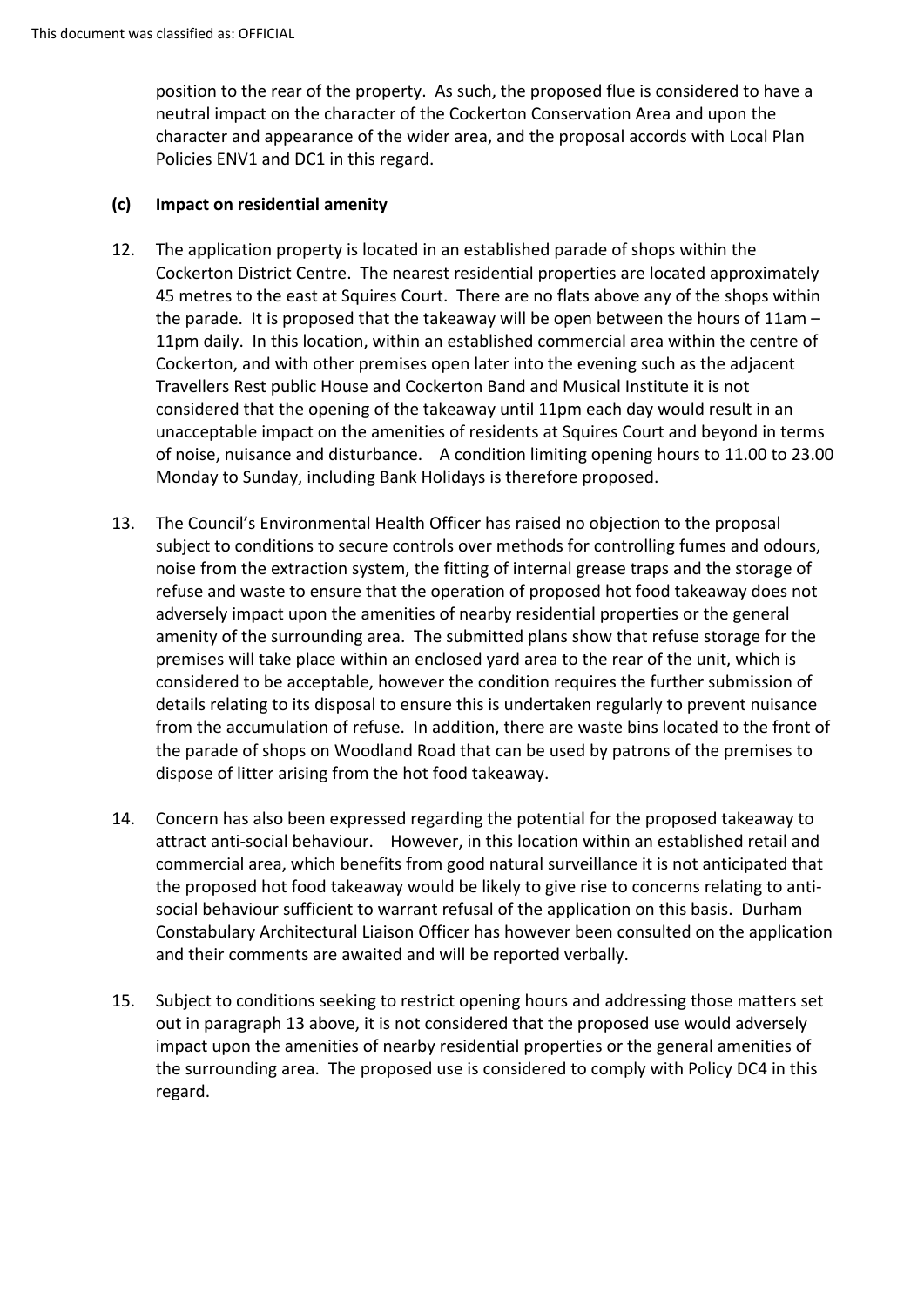# **(d) Highway safety and disabled access**

- 16. The parade of shops and wider District Centre are served by an existing surface car park located to the rear (south) of the application property. Servicing of the property also takes place from the rear car park. The property is also located within a highly sustainable location, well served by public transport and accessible on foot from nearby residential areas. Takeaway businesses typically operate with a higher turnover of short duration parking rather than requiring a significant amount of total parking at any one time. Customers may arrive to collect orders and be parked for 5 – 10 minutes, however this may attract several trips per hour.
- 17. Many customers are likely to be pass by trips i.e., vehicles already travelling on Woodland Road/West Auckland Road or visiting on foot from other residential areas close by, or linked trips from customers visiting the District Centre. Most takeaways also offer a delivery service further reducing vehicle movements and parking demands over customer collection only.
- 18. Given the availability of parking close by and the sustainable location of the property within the centre of Cockerton, it is not considered that the proposed use is unlikely to generate additional traffic over and above the current retail use of the premises and is therefore unlikely to warrant grounds for refusal on the basis of it creating a severe highway impact, as required by the NPPF.
- 19. It is proposed that a portable access ramp will be available to allow disabled access to the premises. There is a slight step up into each of the units and to provide level access into the shop would require remodelling of the shopfront and door. A condition is proposed to ensure the ramp is provided on request and assistance is provided, with the ramp to be removed immediately after use to ensure it does not result in a tripping hazard within the highway. In the circumstances, the provision of a portable ramp is considered to be acceptable, and the proposal complies with the requirements of Policy IN4 in this regard.

# **(e) Other matters**

- 20. Concern about the number of takeaways in the area has been raised by objection. There is currently no development plan policy which seeks to limit the number or location of takeaways within the Borough, rather each application is considered on its merits having regard to its impact on residential and visual amenity and highway safety, and any other material considerations. Obesity in an area has however been found to be a material consideration when deciding on applications for fast food outlets.
- 21. Information taken from the Darlington Childhood Healthy Weight Plan, 2019 2024 shows that within Darlington the rate of childhood obesity sits above the national average at both reception and year 6, but is very slightly below the regional average at reception age and in line with the North East regional average at year 6. Childhood obesity within Darlington is not evenly spread and is concentrated in the central urban and eastern wards and has a strong correlation with deprivation levels. The wards with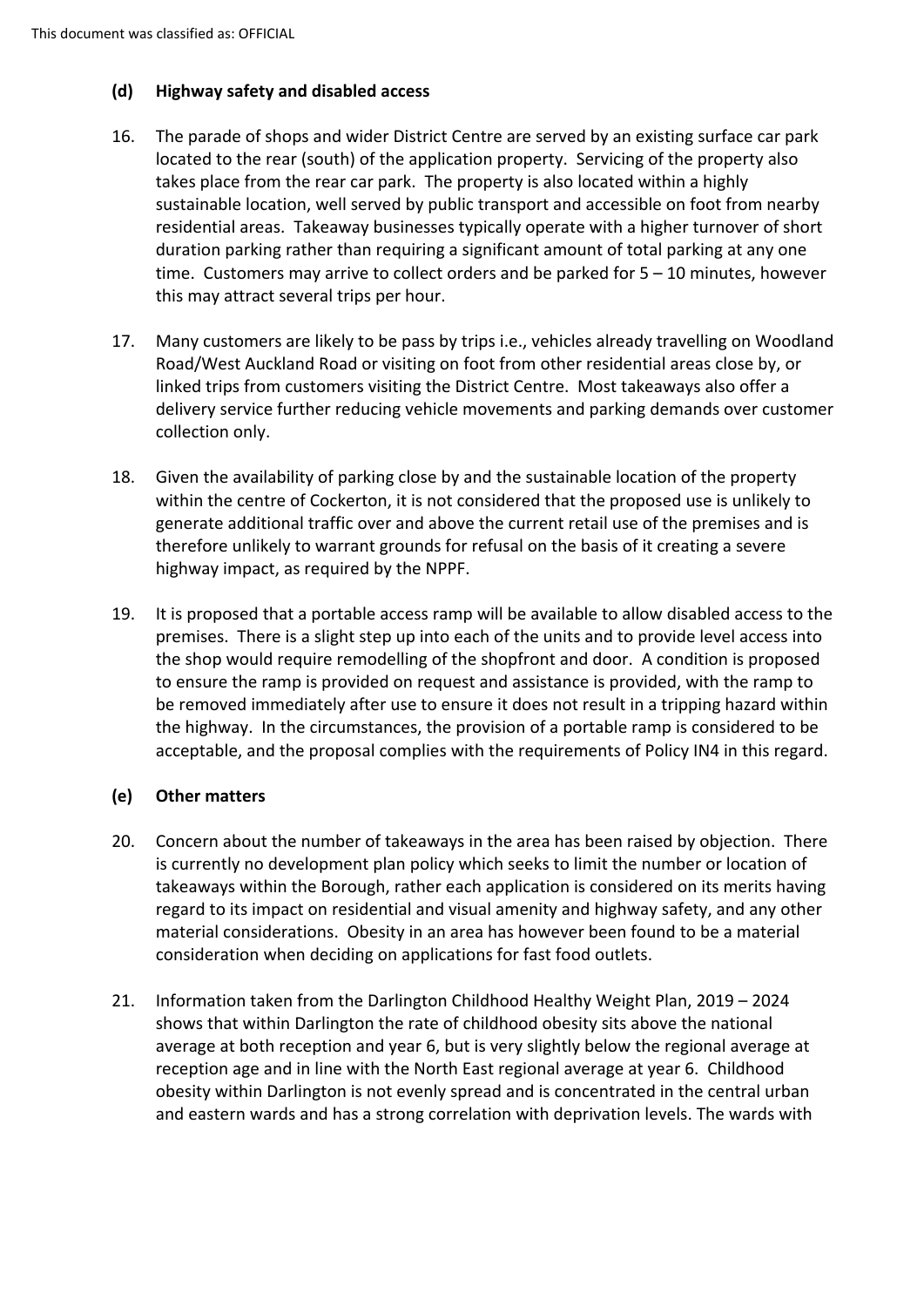the highest rates of obesity in school children in reception and Year 6 are Bank Top & Lascelles, Eastbourne, and Stephenson. Notwithstanding these figures however, in the absence of any development plan policy relating to hot food takeaways within the Borough and their impact on the health and wellbeing of an area, particularly in areas of high obesity, limited weight can be attached to this as a material consideration in the determination of this application.

# **THE PUBLIC SECTOR EQUALITY DUTY**

22. In considering this application the Local Planning Authority has complied with Section 149 of the Equality Act 2010 which places a statutory duty on public authorities in the exercise of their functions to have due regard to the need to eliminate discrimination and advance equality of opportunity between persons who share a relevant protected characteristic and persons who do not share it. Disabled access to the premises has been considered is paragraph 19 of this report and the impact of the proposal on childhood obesity is set out in paragraphs 20 and 21.

# **CONCLUSION AND RECOMMENDATION**

23. The change of use of the premises, which is located within the Cockerton District Centre, from a retail unit to a hot food takeaway accords with Local Plan Policy TC4 which seeks to direct a range of retail, leisure and community uses to existing Local and District Centres. The unit is well integrated within the District Centre and the proposed takeaway use will not undermine the vitality or viability of the existing Centre. A range of conditions are attached to ensure the operation of the proposed takeaway does not give rise to unacceptable impacts relating to residential and general amenity. The proposal does not give rise to any unacceptable impacts relating to parking and highway safety and makes provision for disabled access. The proposed flue to rear of the property will have a neutral impact on the character and appearance of the Cockerton Conservation Area and the wider area. The proposal therefore also complies with Policies DC1, DC4, ENV1 and IN4.

## **THAT PLANNING PERMISSION BE GRANTED SUBJECT TO THE FOLLOWING CONDITIONS:**

- 1. A3 (Standard 3-year time limit)
- 2. The development hereby approved shall be carried out in accordance with the approved plans as detailed below:
	- (a) Existing and proposed ground floor plan, drawing number 2022/1
	- (b) Elevations proposed, drawing number 2022/1A

REASON – To ensure the development is carried out in accordance with the planning permission.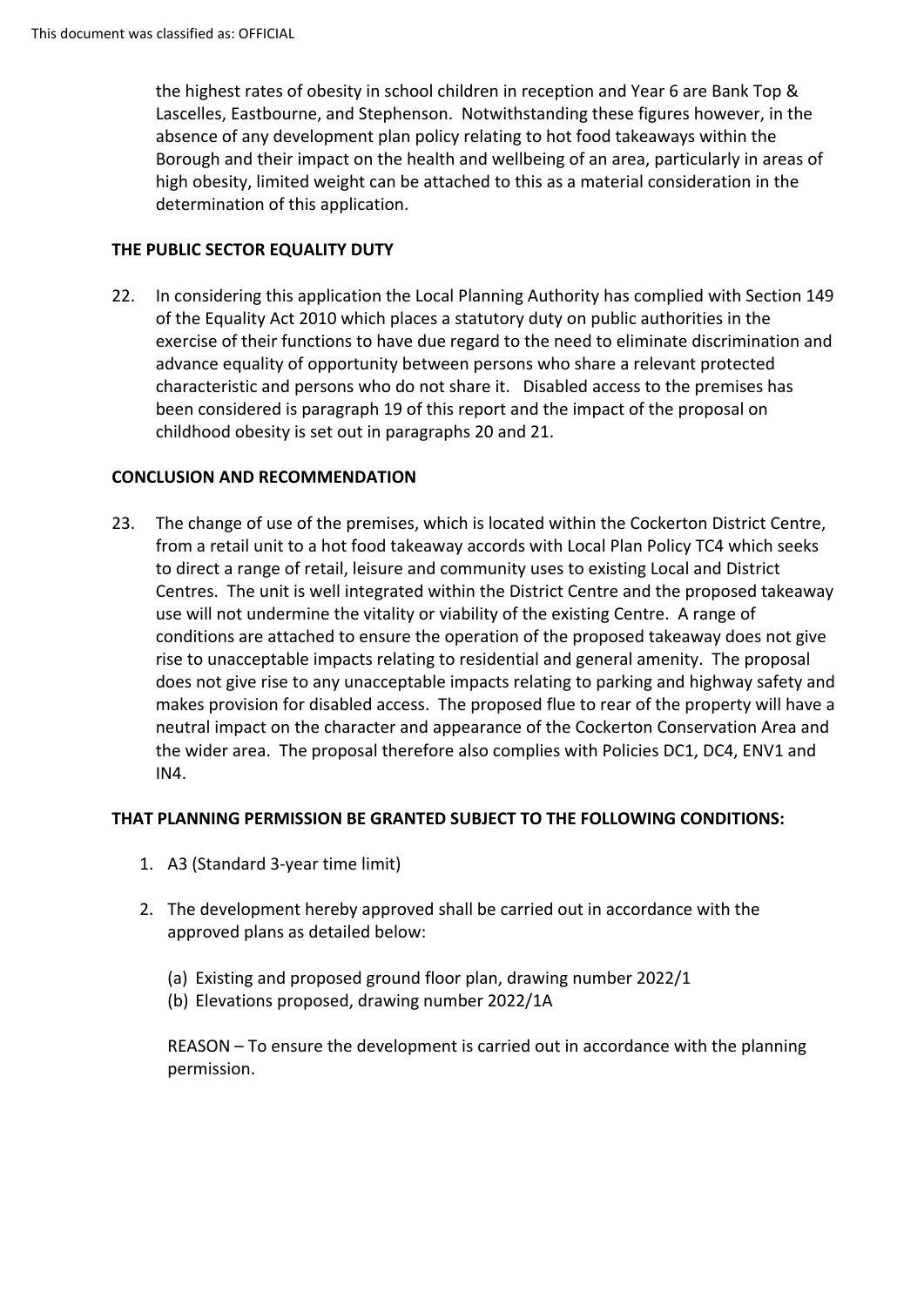3. The use hereby approved shall not operate outside the hours of  $11:00 - 23:00$  Monday to Sunday, including Bank Holidays.

REASON – In the interests of amenity and to comply with the requirements of Darlington Borough Local Plan Policy DC4.

4. Details of ventilation and fume extraction, including a full technical specification by a suitably qualified technical person shall be submitted to and agreed in writing by the Local Planning Authority. The scheme shall specify the position of ventilation, fume or flue outlet points; the type of filtration or fume treatment to be installed and shall include details of noise levels generated and any noise attenuation structures to be incorporated. Thereafter the scheme shall be implemented in accordance with the details as approved prior to the use hereby approved commences and shall be maintained for the lifetime of the development.

REASON – In the interests of amenity and to comply with the requirements of Darlington Borough Local Plan Policy DC4.

- 5. In accordance with the EMAQ report dated 19/4/22 submitted as part of this application a high level of odour control is required:
	- Fine filtration or ESP followed by carbon filtration (carbon filters rated with a 0.2 – 0.4 residence time); or
	- Fine filtration or ESP followed by a UV ozone system to achieve the same level of control as above.

The odour control shall be installed, operated and maintained in accordance with manufacturers recommendations including frequency of replacement filters, for so long as the use continues. No modifications to the approved scheme shall be undertaken without the prior approval of the Local Planning Authority.

REASON – In the interests of amenity and to comply with the requirements of Darlington Borough Local Plan Policy DC4.

6. The drainage system to the premises shall be provided with a suitable grease trap so as to prevent the discharge of grease into the public sewer.

REASON – In the interests of amenity and to comply with the requirements of Darlington Borough Local Plan Policy DC4.

7. A scheme for the secure storage of waste from the premises and the removal of refuse from the site shall be submitted to and approved by the Local Planning Authority in writing and implemented before the use hereby approved commences.

REASON – In the interests of amenity and to comply with the requirements of Darlington Borough Local Plan Policy DC4.